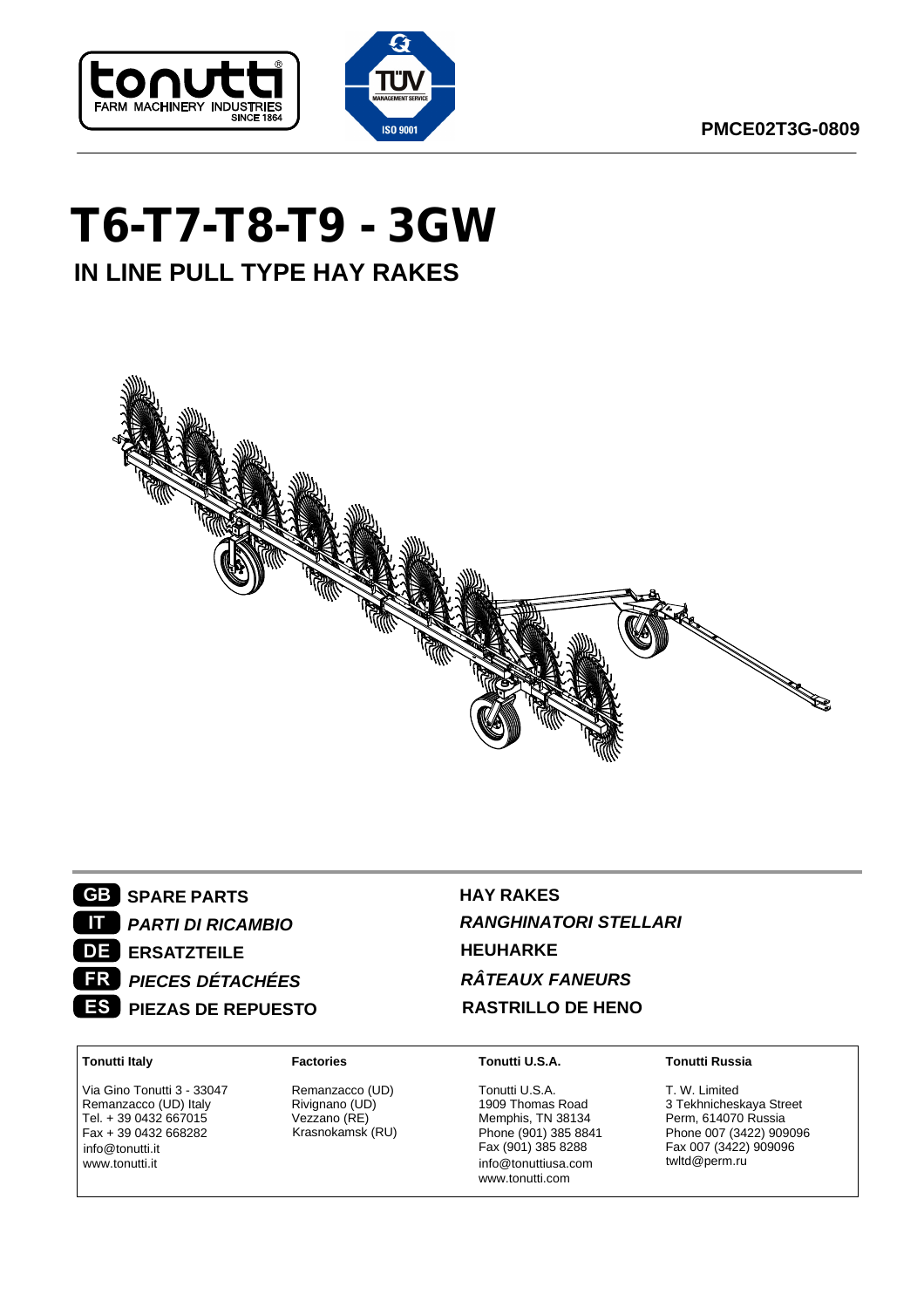

**Parts list** 

## **MAIN FRAME T6-T7-T8-T9**

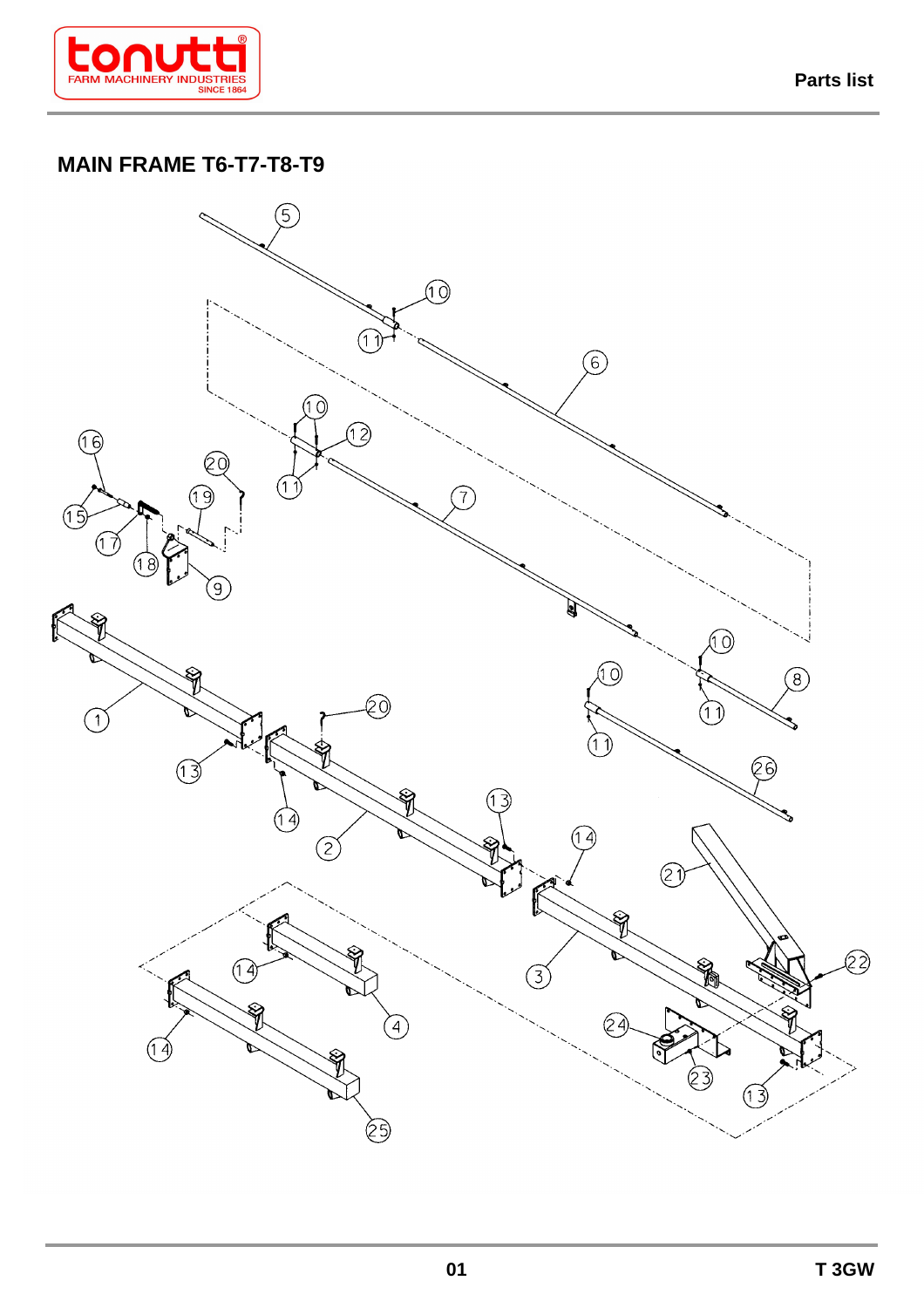

## **MAIN FRAME T6-T7-T8-T9**

| N#                      | CODE#                 | <b>DESCRIPTION</b>                  | Q.TY |
|-------------------------|-----------------------|-------------------------------------|------|
| $\mathbf 1$             | P50AR058              | FRAME 2 RAKE WHEEL I=1590 mod.98 T9 | 01   |
| $\overline{2}$          | P50AR059              | FRAME 3 RAKE WHEEL I=2270 mod.98 T9 | 01   |
| 3                       | P50AR060              | FRAME 3 RAKE WHEEL I=2470 mod.98 T9 | 01   |
| $\overline{\mathbf{4}}$ | P50AR070              | EXTENTION I=800 R.H. mod.98         | 01   |
| 5                       | P50GZ005              | LIFT PIPE SHORT I=1530 ZINCED T/V   | 01   |
| 6                       | P50GZ014              | ILIFT PIPE LONG I=2400 ZINCED T/V   | 01   |
| $\overline{7}$          | P50GZ009              | PIPE (RH LIFT EXT)                  | 01   |
| $\bf 8$                 | P50GZ001              | LIFT PIPE EXTEN. I=850 ZN           | 01   |
| 9                       | P50HR012              | <b>BRACKET LIFT WHEEL ADJ. ZN</b>   | 01   |
| 10                      | V10AZ011              | SCREW TE M8x50 UNI 5737 ZINCED      | 04   |
| 11                      | V20BZ001              | SELF LOCKING NUT M8 UNI 7474 ZINC   | 04   |
| 12                      | P50GZ018              | JOINT LIFT TUBE I=200               | 01   |
| 13                      | V10AZ101              | HEX.CAP SCREW TE M12x35 UNI5739 ZN  | 24   |
| 14                      | V20CZ003              | INUT METABLOCK M12 DIN 980 ZINCED   | 24   |
| 15                      | V80A0001              | IKNOB 1033/FP D=12 W/COVER          | 01   |
| 16                      | V <sub>10</sub> BZ003 | SCREW TCEI M12x90 UNI 5931 ZINCED   | 01   |
| 17                      | P50QZ014              | THREADED HANDLE ZN                  | 01   |
| 18                      | V20AZ005              | HEXAGONAL NUT 6S M12 UNI 5589 ZINC  | 01   |
| 19                      | S20AZ002              | <b>PIVOT SAFETY FOR PARKING</b>     | 01   |
| 20                      | V45BZ001              | PIN/LOCK d=8 I=60                   | 10   |
| 21                      | P50BR098              | <b>ARM ATTACHMENT FRAME T</b>       | 01   |
| 22                      | V10AZ100              | SCREW TE M12x30 UNI 5739 ZINCED     | 10   |
| 23                      | V20CZ003              | INUT METABLOCK M12 DIN 980 ZINCED   | 10   |
| 24                      | P50DR005              | WHEEL SUPPORT SIDE T/96             | 01   |
| 25                      | P50AR066              | EXTENTION L=1690 R.H.               | 01   |
| 26                      | P50GZ006              | LIFT TUBE I=1665 ZN                 | 01   |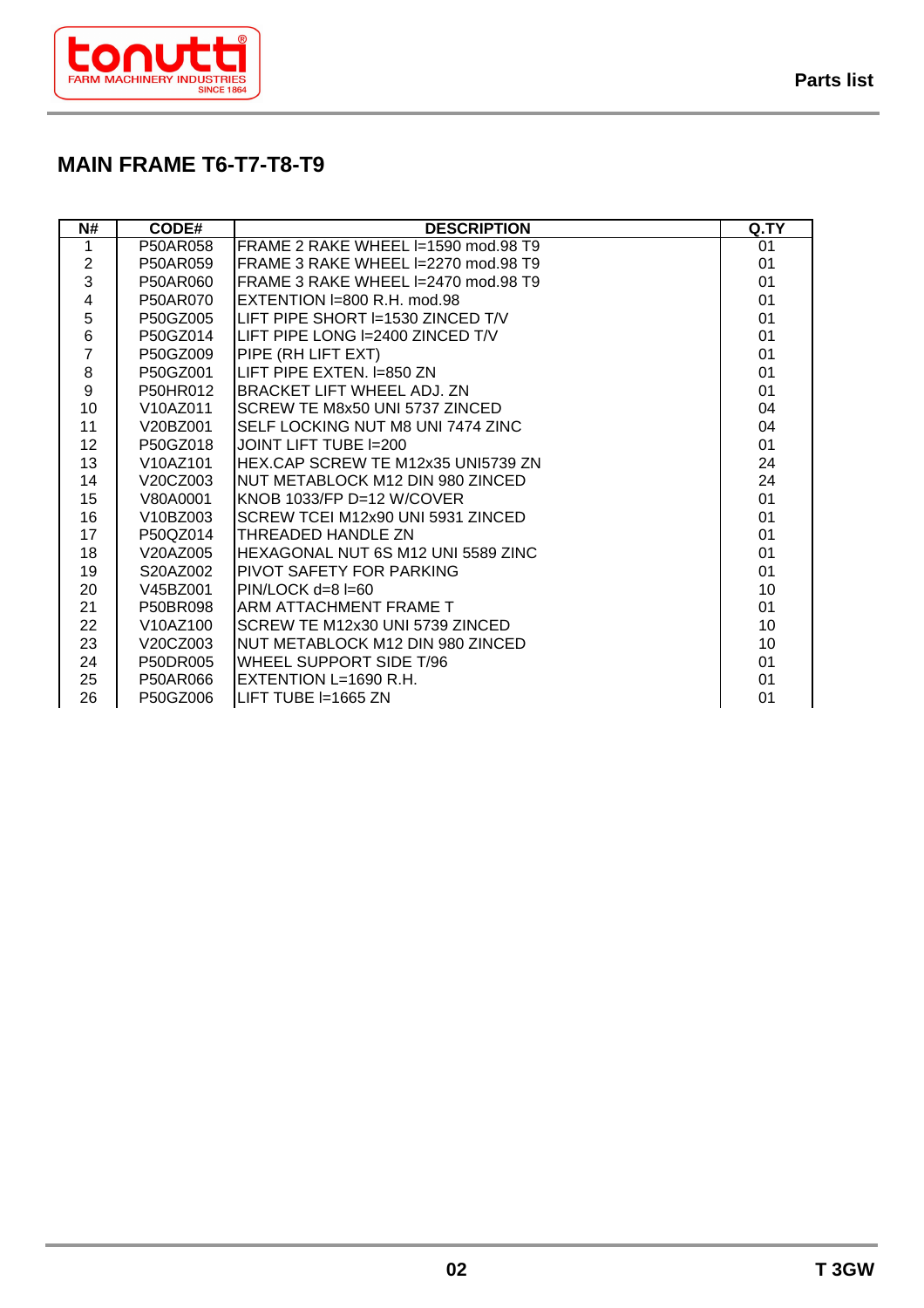

### **DRAWBAR ASSEMBLY T6-T7-T8-T9**

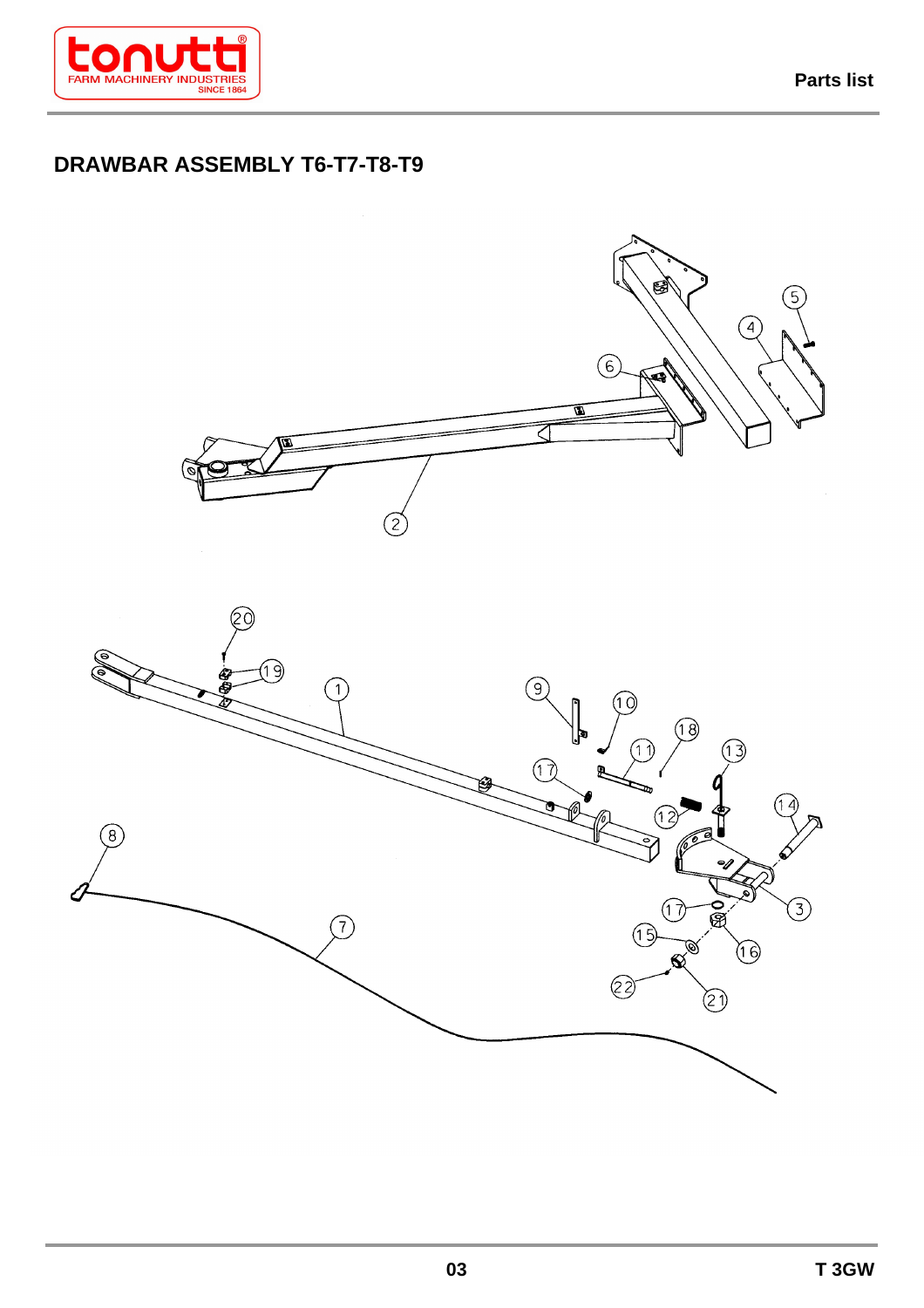

#### **DRAWBAR ASSEMBLY T6-T7-T8-T9**

| N#             | CODE#    | <b>DESCRIPTION</b>                  | Q.TY |
|----------------|----------|-------------------------------------|------|
|                | P50FR005 | <b>DRAWBAR I=2300 T9</b>            | 01   |
| $\overline{c}$ | P50BR097 | ARM DRAWBAR ATTACHMENT T 2000       | 01   |
| 3              | P50ZR125 | PLATE ADJUSTMENT T2000              | 01   |
| 4              | P50HR016 | BRACKET SUPPORT REAR WHEEL T/96     | 01   |
| 5              | V10AZ100 | SCREW TE M12x30 UNI 5739 ZINCED     | 10   |
| 6              | V20CZ003 | NUT METABLOCK M12 DIN 980 ZINCED    | 10   |
| $\overline{7}$ | C30DZ007 | <b>WIRE ROPE PLASTIFIED</b>         | 01   |
| 8              | V80A0002 | <b>HANDLE</b>                       | 01   |
| 9              | C30BZ009 | ROD LEVER ZINCED T9/94              | 01   |
| 10             | V50AZ001 | U SHACKLE 1/4" ZN                   | 01   |
| 11             | C70BZ019 | PIN FOR SECTOR ZINCED T9/94         | 01   |
| 12             | C40AZ002 | SPRING ZINCED SECTOR DRAWBAR T6/94  | 01   |
| 13             | P50ZZ037 | PIN ATTACHMENT DRAWBAR              | 01   |
| 14             | C70BZ060 | PIVOT D=32 M 30 L=180 zn            | 01   |
| 15             | V30B0015 | WASHER/SPINDLE 31x61x3,5            | 01   |
| 16             | V20BZ021 | SELF LOCKING NUT NY.M24x2 UNI7474 Z | 01   |
| 17             | V30AZ014 | <b>WASHER 25x50x2.5</b><br>zn       | 02   |
| 18             | V40CZ002 | SPLIT PIN D=5x40 UNI 1336 ZINCED    | 01   |
| 19             | V85B0001 | <b>CLAMP FOR 1 HOSE</b>             | 12   |
| 20             | V10BZ001 | SCREW TCEI M6x25 UNI 5931 ZINCED    | 12   |
| 21             | V20BZ015 | SELF LOCKING NUT NYLON M30 UNI7473  | 01   |
| 22             | V99AZ001 | <b>GREASER 10 MB</b>                | 01   |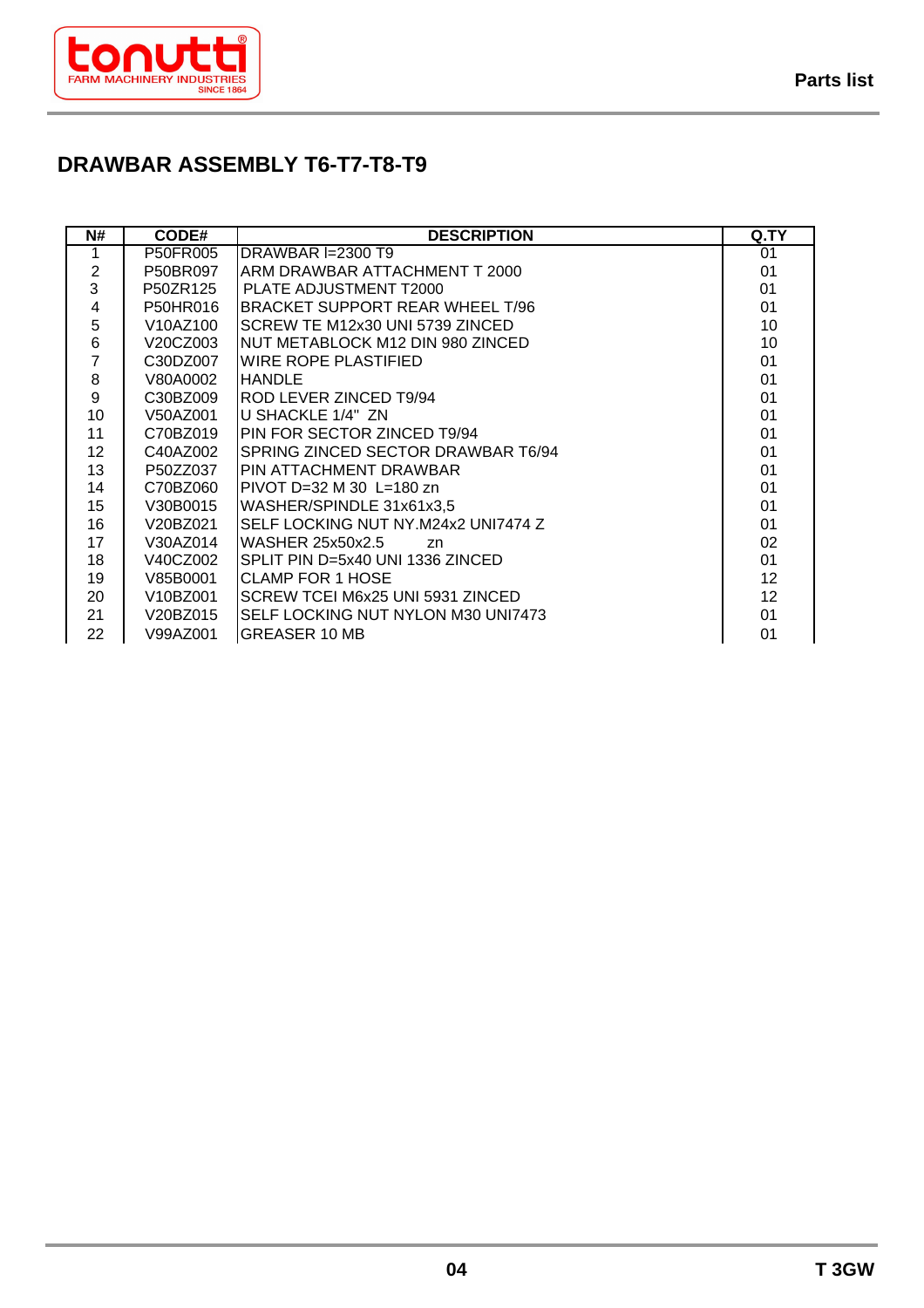

## **FRONT CRAZY WHEEL AND DIRECTIONAL WHEEL ASSEMBLY T6-T7-T8-T9**

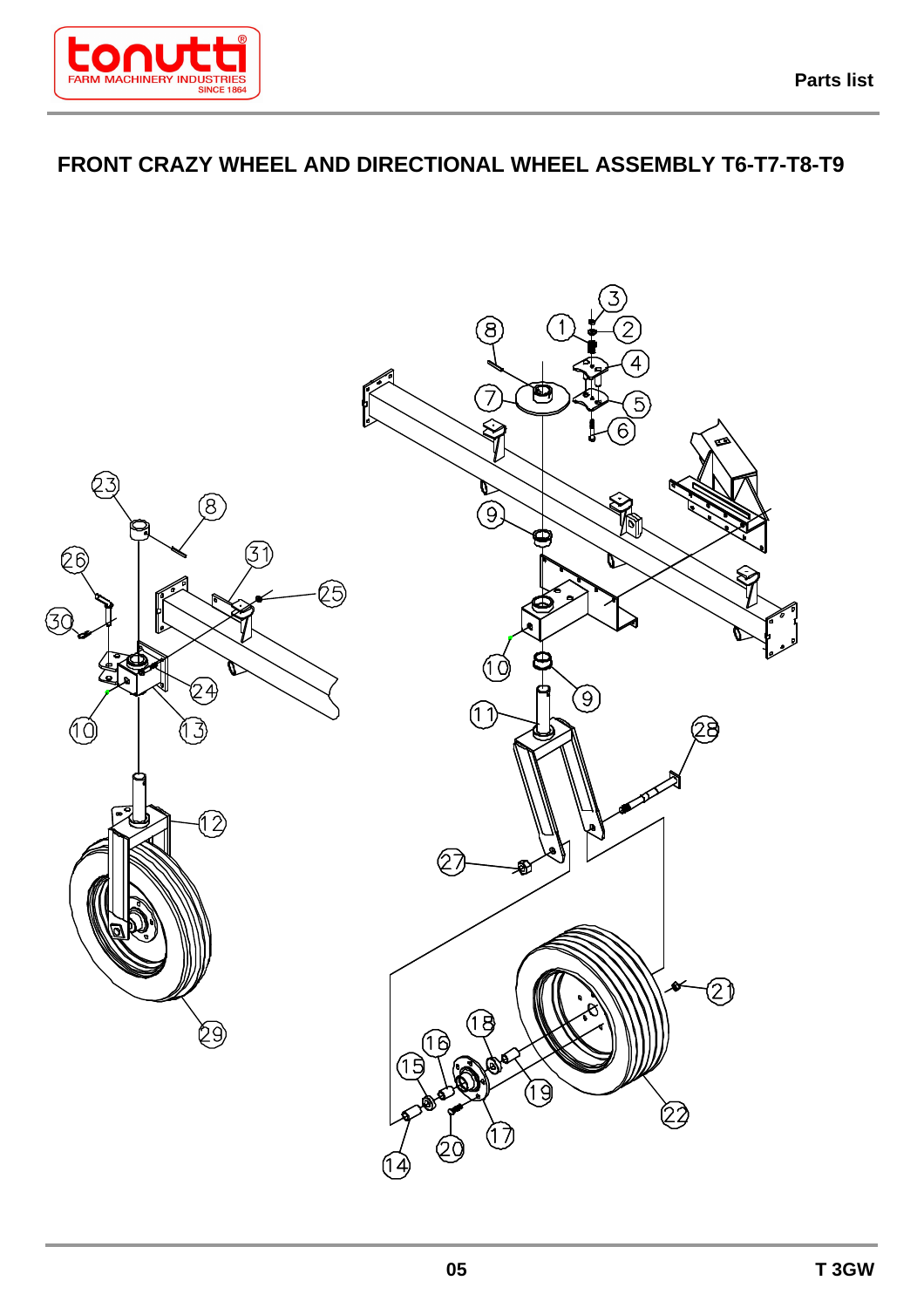

## **FRONT CRAZY WHEEL AND DIRECTIONAL WHEEL ASSEMBLY T6-T7-T8-T9**

| N#                      | CODE#    | <b>DESCRIPTION</b>                         | Q.TY            |
|-------------------------|----------|--------------------------------------------|-----------------|
| $\mathbf{1}$            | C40AZ018 | SPRING FOR BRAKE d=5 mm<br>$\overline{ZN}$ | $\overline{02}$ |
| $\overline{2}$          | V30BZ004 | WASHER 12x36x3 UNI 6593 ZINCED             | 02              |
| 3                       | V20CZ003 | NUT METABLOCK M12 DIN 980 ZINCED           | 02              |
| $\overline{\mathbf{4}}$ | C80AZ002 | IPLATE BRAKES W/PIVOT ZN.                  | 02              |
| 5                       | C80AZ001 | PLATE FOR BRAKES ZN.                       | 02              |
|                         | S90E0001 | <b>BRAKE ASSEMBLY</b>                      | 02              |
| 6                       | V10AZ040 | HEX.CAP SCREW TE M12x90 UNI5737 Z.         | 02              |
| $\overline{7}$          | C80CZ001 | DISC FOR BRAKES ZN.                        | 02              |
| 8                       | V40B0010 | ELASTIC PIN D. 10x70 UNI6873               | 03              |
| 9                       | S20B0001 | <b>BRASS BUSHING FOR WHEEL T9</b>          | 06              |
| 10                      | V99AZ001 | GREASER 10 MB UNI 7663-A                   | 03              |
| 11                      | P50ER001 | FORK FOR WHEEL 175/70x14"                  | 02              |
| 12                      | P50ER004 | FORK FOR WHEEL 175/70x14 T9/94             | 01              |
| 13                      | P50DR032 | SUPPORT FORK WHEEL T9/94                   | 01              |
| 14                      | V35AZ005 | SPACER PIVOT G. WHEEL I=64                 | 03              |
| 15                      | V60E0001 | <b>BUSHING (CUSC.)</b>                     | 03              |
| 16                      | V35A0003 | SPACER INNER WHEEL L=48 T/V                | 03              |
| 17                      | S10AR003 | HUB WHEEL SUPPORT T/V                      | 03              |
| 18                      | V60E0004 | <b>BUSHING (CUSC.)</b>                     | 03              |
| 19                      | V35AZ006 | SPACER PIVOT WHEEL EXT L=58                | 03              |
| 20                      | V10A0121 | <b>CAP SCREW MB 16x45</b>                  | 15              |
| 21                      | V20BZ025 | SELF-CENTER NUT MB16x27x21                 | 15              |
| 22                      | C60AS012 | <b>WHEEL 185/65 R14</b>                    | 02              |
|                         | C60BS001 | <b>WHEEL 175.70x15" W/HUB</b>              | 02              |
| 23                      | P50ZZ031 | <b>BUSHING H=45 ZINCED</b>                 | 01              |
| 24                      | V10AZ046 | HEX, CAP SCREW TE M12x140 UNI 5737 Z       | 04              |
| 25                      | V20AZ004 | HEXAGONAL NUT 6S M12 UNI 5588 ZN.          | 04              |
| 26                      | P50QZ012 | PIN WHEEL ADJUSTMENT ZINCED T9             | 01              |
| 27                      | V20BZ021 | SELF LOCKING NUT NY.M24x2 UNI7474 Z        | 01              |
| 28                      | C70BZ010 | <b>PIVOT GROUND WHEEL I=260 ZN</b>         | 01              |
| 29                      | C60AS007 | WHEEL 5.00x15" GREY                        | 01              |
|                         | C60BR011 | WHEEL 5.00x15" W/HUB T9/96                 | 01              |
| 30                      | V40CZ008 | SPLIT PIN R d=4 ZINCED                     | 01              |
| 31                      | P70AZ032 | <b>PLATE</b>                               | 01              |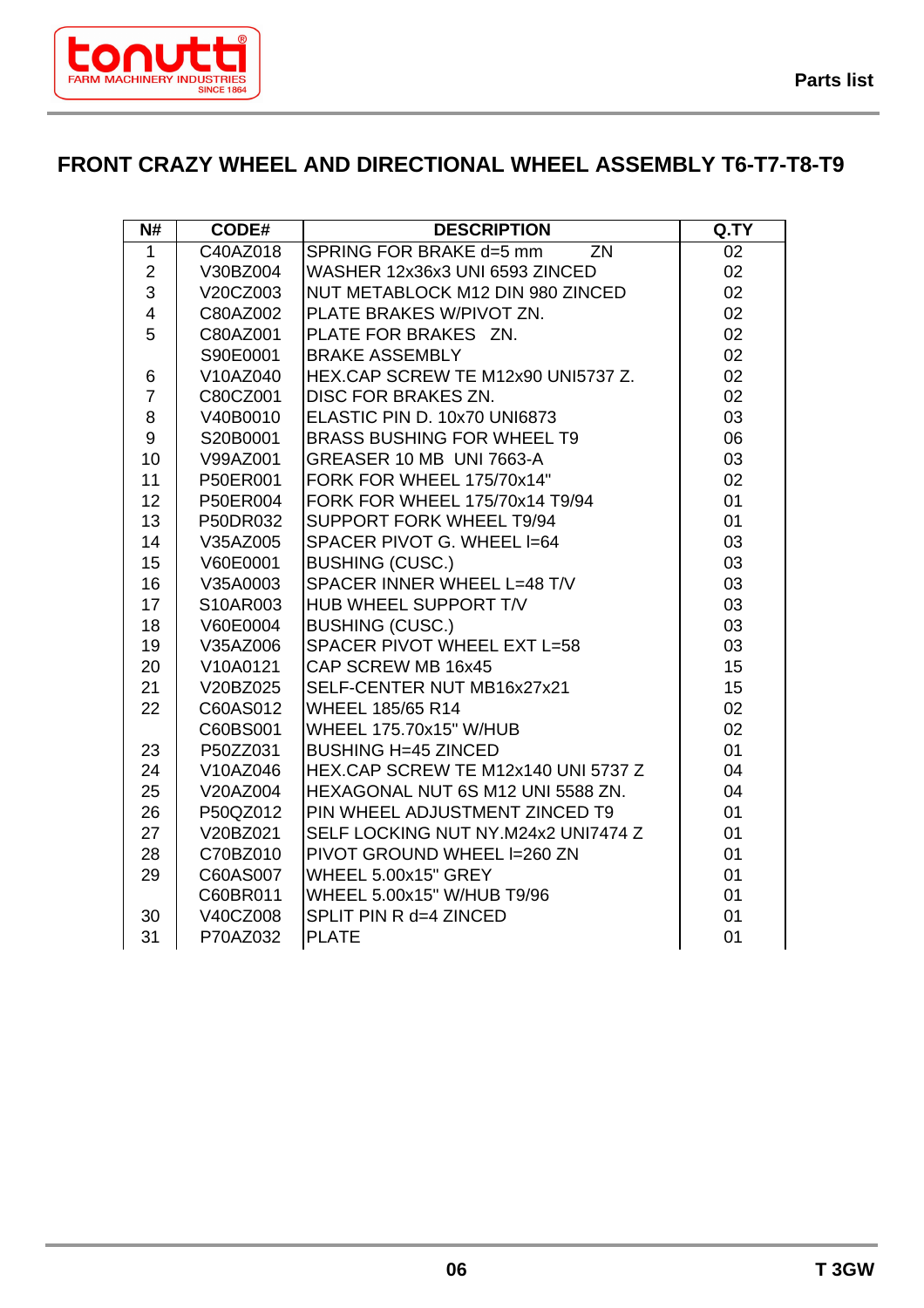

**Parts list** 

## **RIGHT HAND FINGER WHEEL T6-T7-T8-T9**

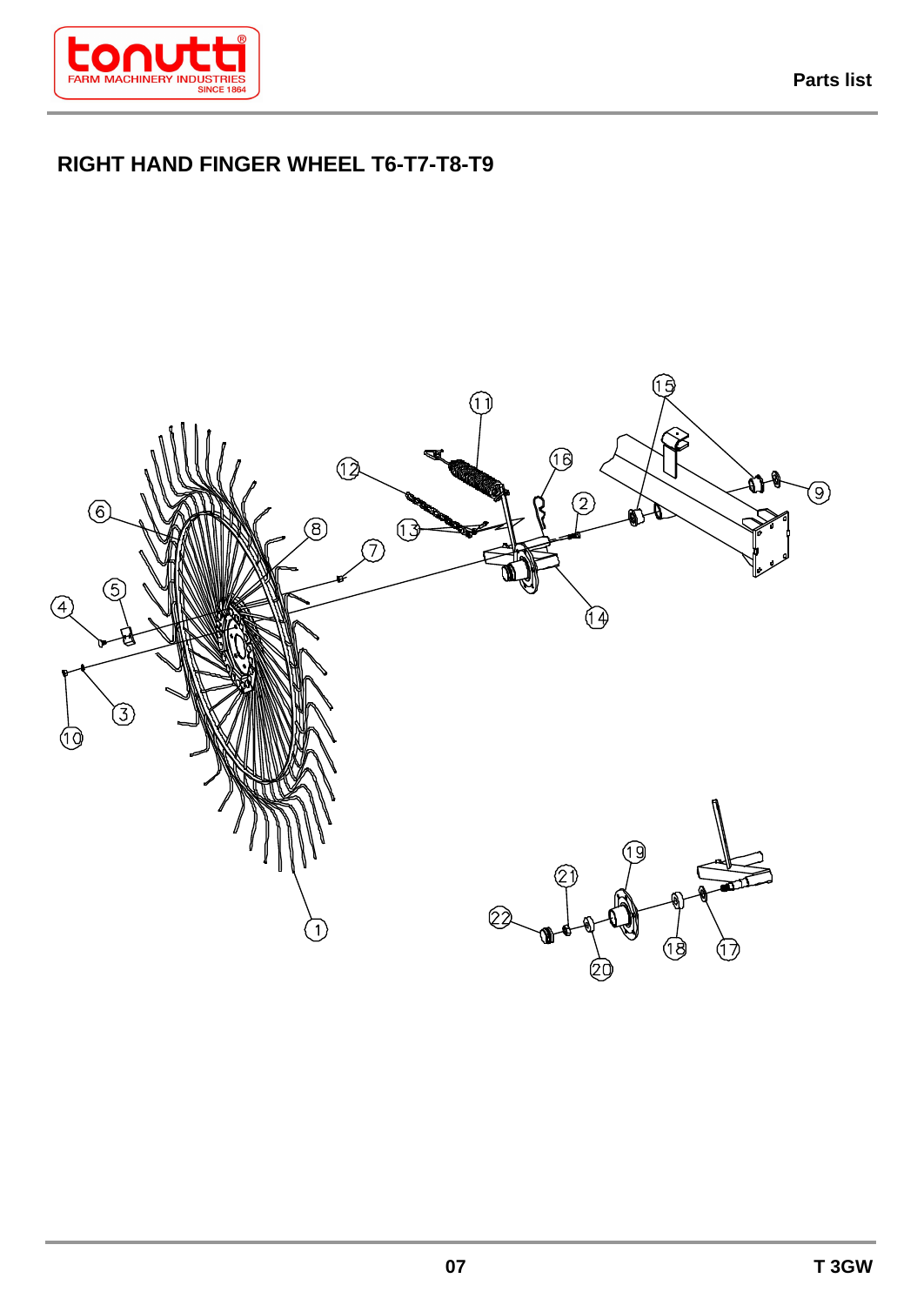

#### **RIGHT HAND FINGER WHEEL T6-T7-T8-T9**

| N#               | CODE#    | <b>DESCRIPTION</b>                   | Q.TY |
|------------------|----------|--------------------------------------|------|
| 1                | P25AG003 | TINES STRAIGHT V.BUNDLE OF 40 TINES  | 01   |
| $\overline{2}$   | V10AZ015 | <b>HEX SCREW TE M10x25</b>           | 06   |
| $\overline{3}$   | V30AZ004 | WASHER M10 UNI6592 ZN                | 06   |
| 4                | V10BZ006 | SCREW TTQST M 10x21 UNI 5731 ZN      | 20   |
| 5                | S10BZ001 | <b>CLIP TINE RAKE WHEELS ZN</b>      | 10   |
| $\,6$            | P50ZG074 | <b>HOOP YELLOW</b>                   | 01   |
| $\overline{7}$   | V20AZ003 | HEXAGONAL NUT 6S M10 UNI 5588 ZINC   | 20   |
| $\bf8$           | P70A0069 | PLATE/TINE                           | 01   |
| $\boldsymbol{9}$ | V30BZ007 | STEEL B. WASHER 32.2x53x5 ZN         | 01   |
| 10               | V20AZ003 | HEXAGONAL NUT 6S M10 UNI 5588 ZINC   | 06   |
| 11               | C40AZ017 | <b>SPRING FOR RAKE ARMS ZN</b>       | 01   |
| 12               | C45AZ001 | CHAIN ZINCED PCS $23x10,7x4,5$ I=506 | 01   |
| 13               | V50AZ001 | U SHACKLE 1/4" ZN                    | 01   |
| 14               | P50BR003 | RAKE ARM R.H.                        | 01   |
|                  | P50BR008 | RAKE ARM R.H. W/GREASER              | 01   |
| 15               | V85A0001 | <b>BUSHING NYLON</b>                 | 02   |
| 16               | V40CZ009 | SPLIT PIN R D=5 ZN                   | 01   |
| 17               | V30A0014 | STEEL BLANK WASHER M24 UNI6592       | 01   |
| 18               | V60D0001 | BUSHING (CUSC.) 6205 Z               | 01   |
| 19               | S10AR002 | <b>HUB FOR RAKE</b>                  | 01   |
|                  | S10AR004 | <b>HUB W/GREASER</b>                 | 01   |
| 20               | V60A0001 | <b>BUSHING (CUSC.)</b>               | 01   |
| 21               | V20BZ006 | <b>SELF LOCKING NUT NYLON MB18</b>   | 01   |
| 22               | S95AR001 | CAP FOR HUB                          | 01   |
| 23               | P20BG001 | RAKE WHEEL COMPLETE R.H. STR 6,4     | 09   |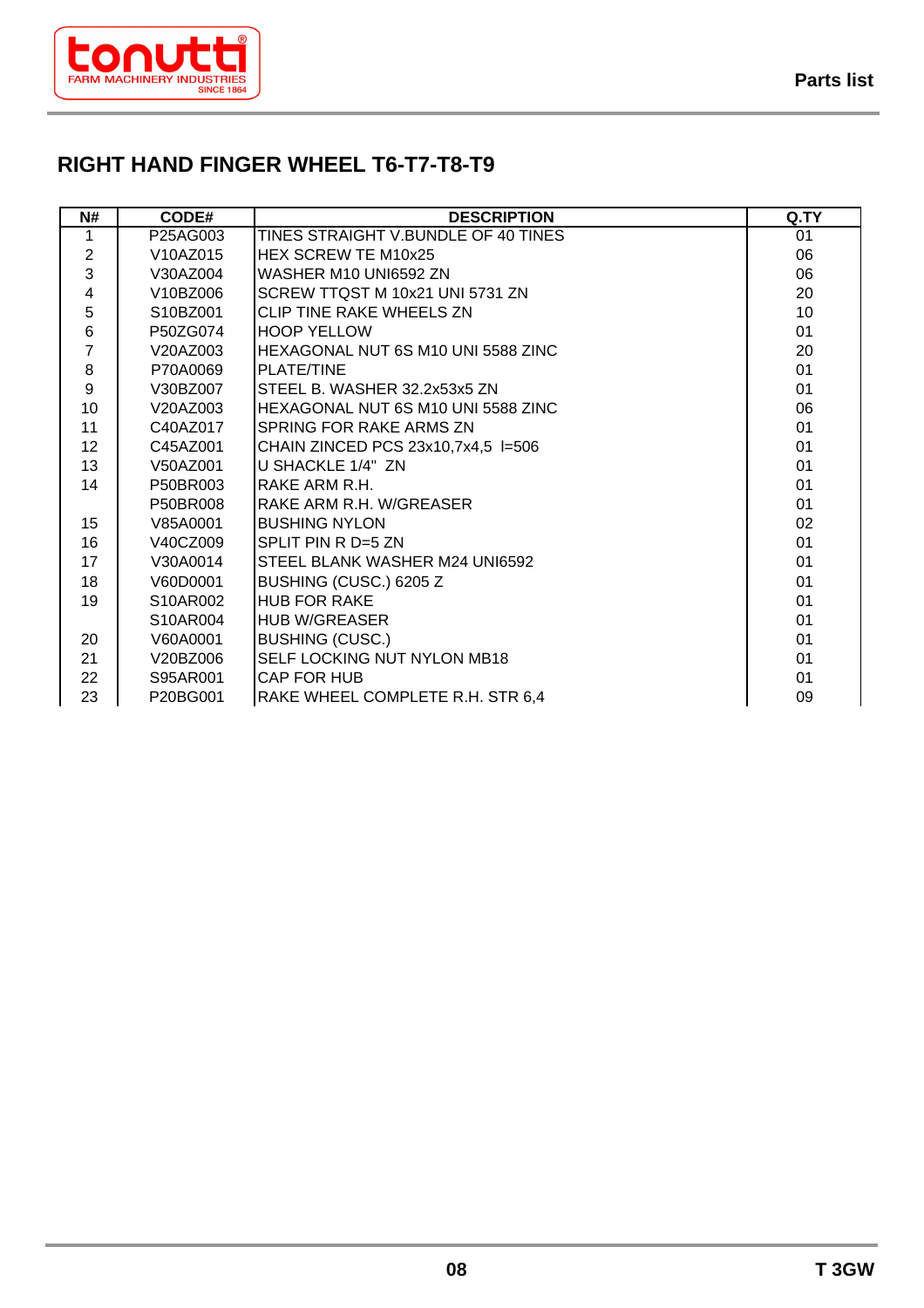

**Parts list** 

#### **HYDRAULIC LIFT MECHANISM T6-T7-T8-T9**

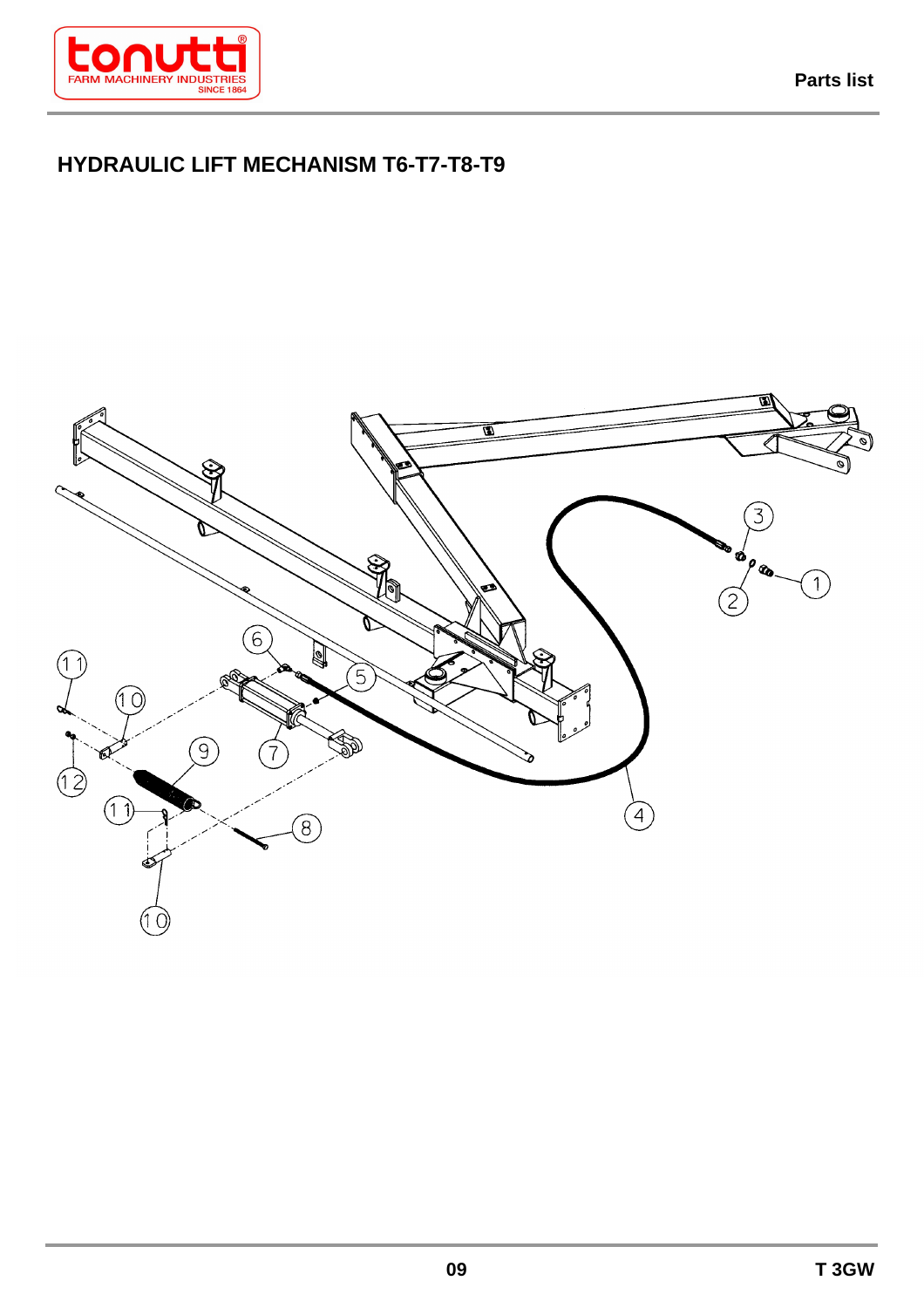

#### **HYDRAULIC LIFT MECHANISM T6-T7-T8-T9**

| <b>N#</b> | CODE#                             | <b>DESCRIPTION</b>                  | Q.TY |
|-----------|-----------------------------------|-------------------------------------|------|
|           | C25E0001                          | IFAST FLUID CONNECTOR 1/2" PIONEER  | 01   |
| 2         | C <sub>25</sub> F <sub>0010</sub> | WASHER+OR 1/2" GAS CYL.             | 01   |
| 3         | C <sub>25</sub> A0010             | IFITTING 1/2"x9/16" - 18 JIC        | 01   |
| 4         | C <sub>22</sub> A0050             | HOSE, HYD (100R-7200)               | 01   |
| 5         | C <sub>25</sub> L <sub>0001</sub> | VALVE FOR CYLINDER 3/8"             | 01   |
| 6         | C <sub>25</sub> A0004             | 90° ELBOW ADAPTER 3/8 NPTF-9/16-18  | 01   |
|           | C50BN060                          | CYLINDER LIFT RAKE WHEELS V-2GW2x8" | 01   |
| 8         | C30BZ007                          | ROD FOR CYLINDER SPRING ZINCED T/V  | 01   |
| 9         | C40AZ015                          | <b>SPRING LIFT CYLINDER ZN T/V</b>  | 01   |
| 10        | C70BZ011                          | PIVOT/LIFT CYLINDER ZN T/V          | 02   |
| 11        | V40CZ009                          | ISPLIT PIN R D=5 ZN                 | 02   |
| 12        | V20AZ003                          | HEXAGONAL NUT 6S M10 UNI 5588 ZINC  | 02   |

#### **SEALS SPARE PARTS CODES:**

TO ORDER THE SEALS KIT REFER TO THE PRINTED SEALS CODE ON HYDRAULIC JACK STEEL CYLINDER.

IF NOT AVAILABLE (NOT PRINTED), ORDER C50A0101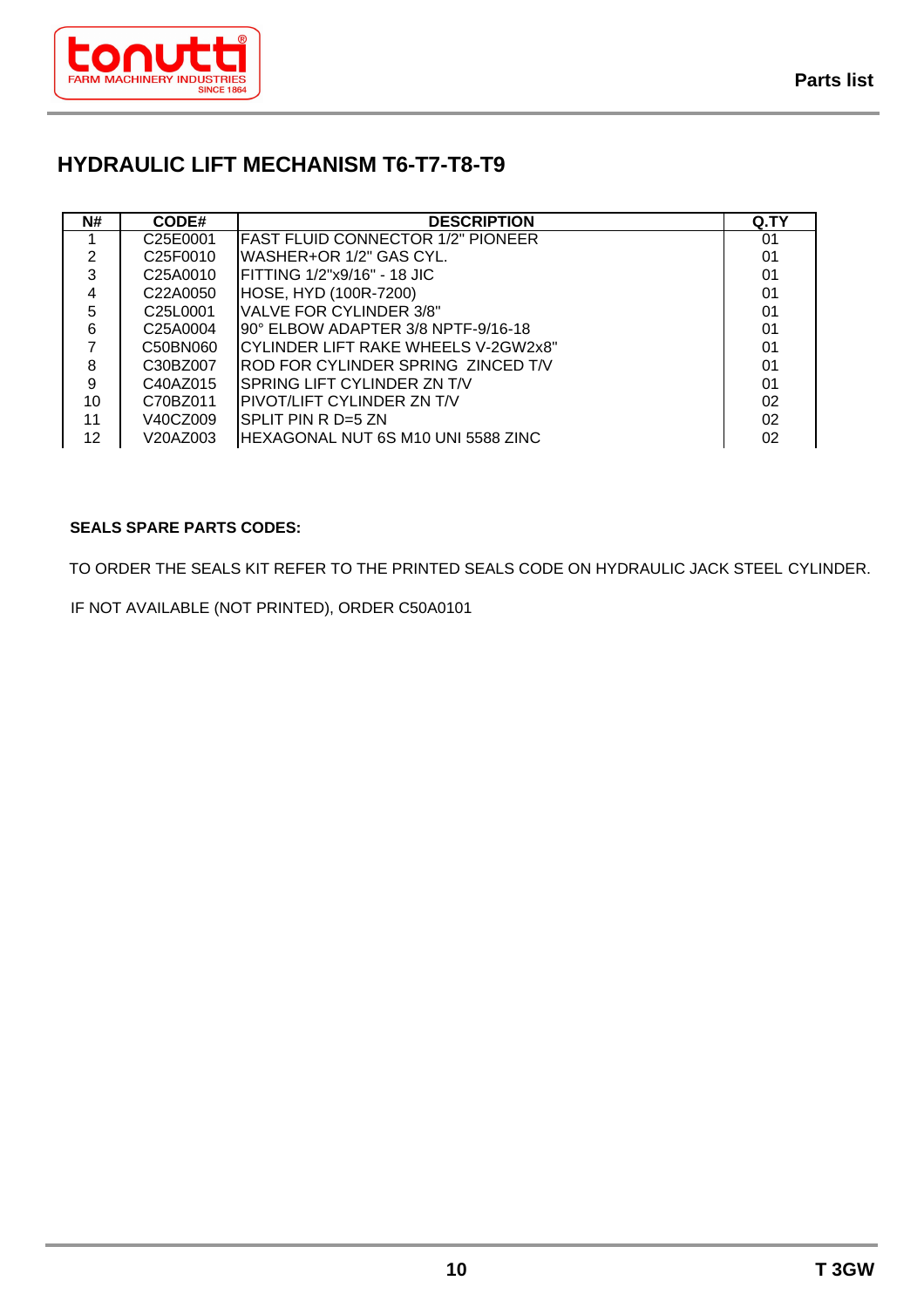

### **NUMERICAL INDEX**

| <b>PART N#</b> | <b>PAGE N#</b> | <b>REF N#</b> | <b>PART N#</b> | <b>PAGE N#</b> | <b>REFN#</b> | <b>PART N#</b> | <b>PAGE N#</b> | REF <sub>N#</sub> |
|----------------|----------------|---------------|----------------|----------------|--------------|----------------|----------------|-------------------|
| C22A0050       | 09             | 04            | P50QZ012       | 05             | 26           | V35A0003       | 05             | 16                |
| C25A0004       | 09             | 06            | P50QZ014       | 01             | 17           | V35AZ005       | 05             | 14                |
| C25A0010       | 09             | 03            | P50ZG074       | 07             | 06           | V35AZ006       | 05             | 19                |
| C25E0001       | 09             | 01            | P50ZR125       | 03             | 03           | V40B0010       | 05             | 08                |
| C25F0010       | 09             | 02            | P50ZZ031       | 05             | 23           | V40CZ002       | 03             | 18                |
| C25L0001       | 09             | 05            | P50ZZ037       | 03             | 13           | V40CZ008       | 05             | 30                |
| C30BZ007       | 09             | 08            | P70A0069       | 07             | 08           | V40CZ009       | 07             | 16                |
| C30BZ009       | 03             | 09            | S10AR002       | 07             | 19           | V40CZ009       | 09             | 11                |
| C30DZ007       | 03             | 07            | S10AR003       | 05             | 17           | V45BZ001       | 01             | 20                |
| C40AZ002       | 03             | 12            | S10AR004       | 07             |              | V50AZ001       | 03             | 10                |
| C40AZ015       | 09             | 09            | S10BZ001       | 07             | 05           | V50AZ001       | 07             | 13                |
| C40AZ017       | 07             | 11            | S20AZ002       | 01             | 19           | V60A0001       | 07             | 20                |
| C40AZ018       | 05             | 01            | S20B0001       | 05             | 09           | V60D0001       | 07             | 18                |
| C45AZ001       | 07             | 12            | S90E0001       | 05             |              | V60E0001       | 05             | 15                |
| C50BN060       | 09             | 07            | S95AR001       | 07             | 22           | V60E0004       | 05             | 18                |
| C60AS001       | 05             | 22            | V10A0121       | 05             | 20           | V80A0001       | 01             | 15                |
| C60AS007       | 05             | 29            | V10AZ011       | 01             | 10           | V80A0002       | 03             | 08                |
| C60BR011       | 05             |               | V10AZ015       | 07             | 02           | V85A0001       | 07             | 15                |
| C60BS001       | 05             |               | V10AZ040       | 05             | 06           | V85B0001       | 03             | 19                |
| C70BZ010       | 05             | 28            | V10AZ046       | 05             | 24           | V99AZ001       | 05             | 10                |
| C70BZ011       | 09             | 10            | V10AZ100       | 01             | 22           | V99AZ001       | 03             | 22                |
| C70BZ019       | 03             | 11            | V10AZ100       | 03             | 05           |                |                |                   |
| C70BZ060       | 03             | 14            | V10AZ101       | 01             | 13           |                |                |                   |
|                |                |               | V10BZ001       |                |              |                |                |                   |
| C80AZ001       | 05             | 05            |                | 03             | 20           |                |                |                   |
| C80AZ002       | 05             | 04            | V10BZ003       | 01             | 16           |                |                |                   |
| C80CZ001       | 05             | 07            | V10BZ006       | 07             | 04           |                |                |                   |
| P25AG003       | 07             | 01            | V20AZ003       | 07             | 07           |                |                |                   |
| P50AR058       | 01             | 01            | V20AZ003       | 07             | 10           |                |                |                   |
| P50AR059       | 01             | 02            | V20AZ003       | 09             | 12           |                |                |                   |
| P50AR060       | 01             | 03            | V20AZ004       | 05             | 25           |                |                |                   |
| P50AR070       | 01             | 04            | V20AZ005       | 01             | 18           |                |                |                   |
| P50BR003       | 07             | 14            | V20BZ001       | 01             | 11           |                |                |                   |
| P50BR008       | 07             |               | V20BZ006       | 07             | 21           |                |                |                   |
| P50BR097       | 03             | 02            | V20BZ015       | 03             | 21           |                |                |                   |
| P50BR098       | 01             | 21            | V20BZ021       | 03             | 16           |                |                |                   |
| P50DR005       | 01             | 24            | V20BZ021       | 05             | 27           |                |                |                   |
| P50DR032       | 05             | 13            | V20BZ025       | 05             | 21           |                |                |                   |
| P50ER001       | 05             | 11            | V20CZ003       | 01             | 14           |                |                |                   |
| P50ER004       | 05             | 12            | V20CZ003       | 01             | 23           |                |                |                   |
| P50FR005       | 03             | 01            | V20CZ003       | 03             | 06           |                |                |                   |
| P50GZ001       | 01             | 08            | V20CZ003       | 05             | 03           |                |                |                   |
| P50GZ005       | 01             | 05            | V30A0014       | 07             | 17           |                |                |                   |
| P50GZ009       | 01             | 07            | V30AZ004       | 07             | 03           |                |                |                   |
| P50GZ014       | 01             | 06            | V30AZ014       | 03             | 17           |                |                |                   |
| P50GZ018       | 01             | 12            | V30B0015       | 03             | 15           |                |                |                   |
| P50HR012       | 01             | 09            | V30BZ004       | 05             | 02           |                |                |                   |
| P50HR016       | 03             | 04            | V30BZ007       | 07             | 09           |                |                |                   |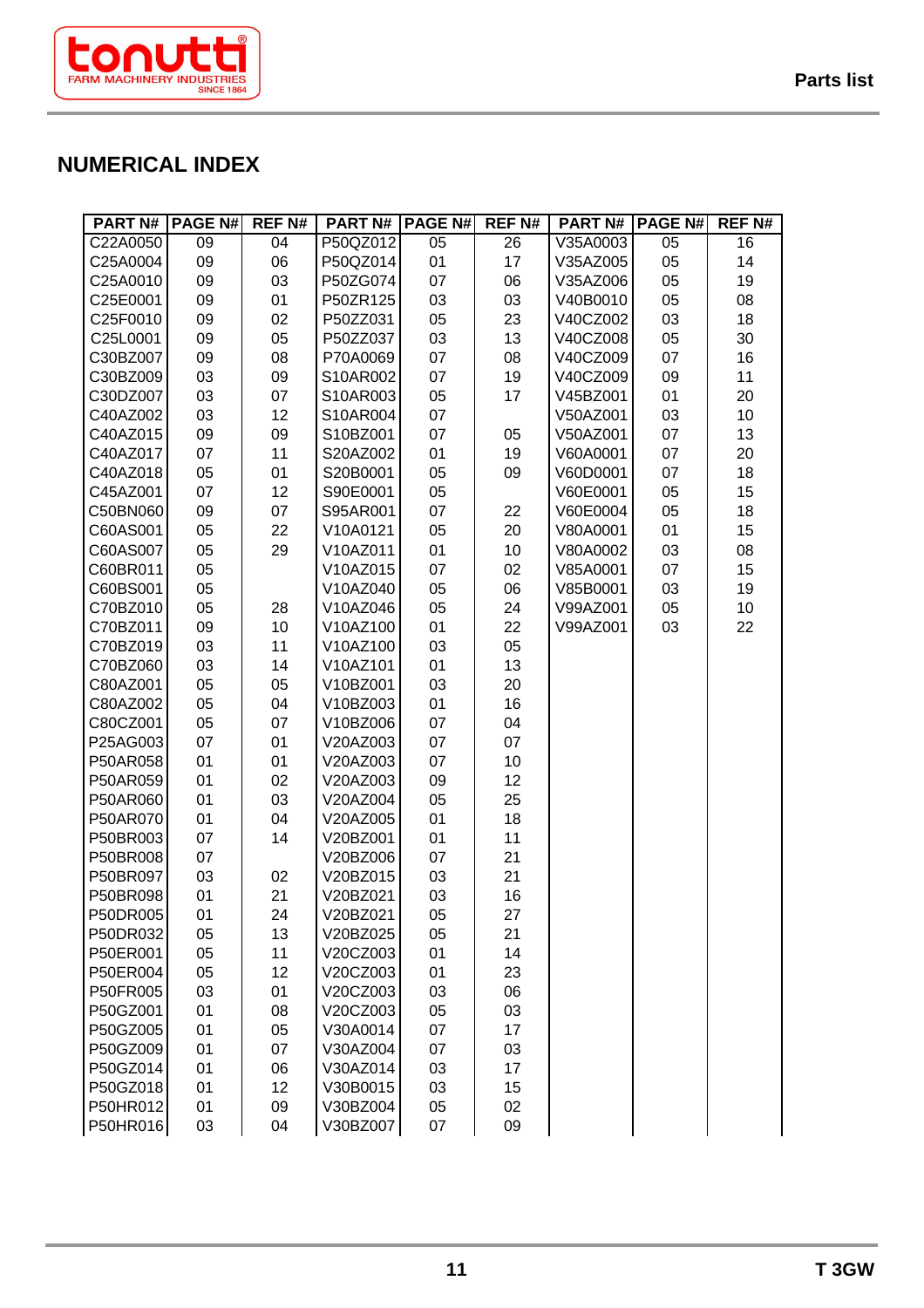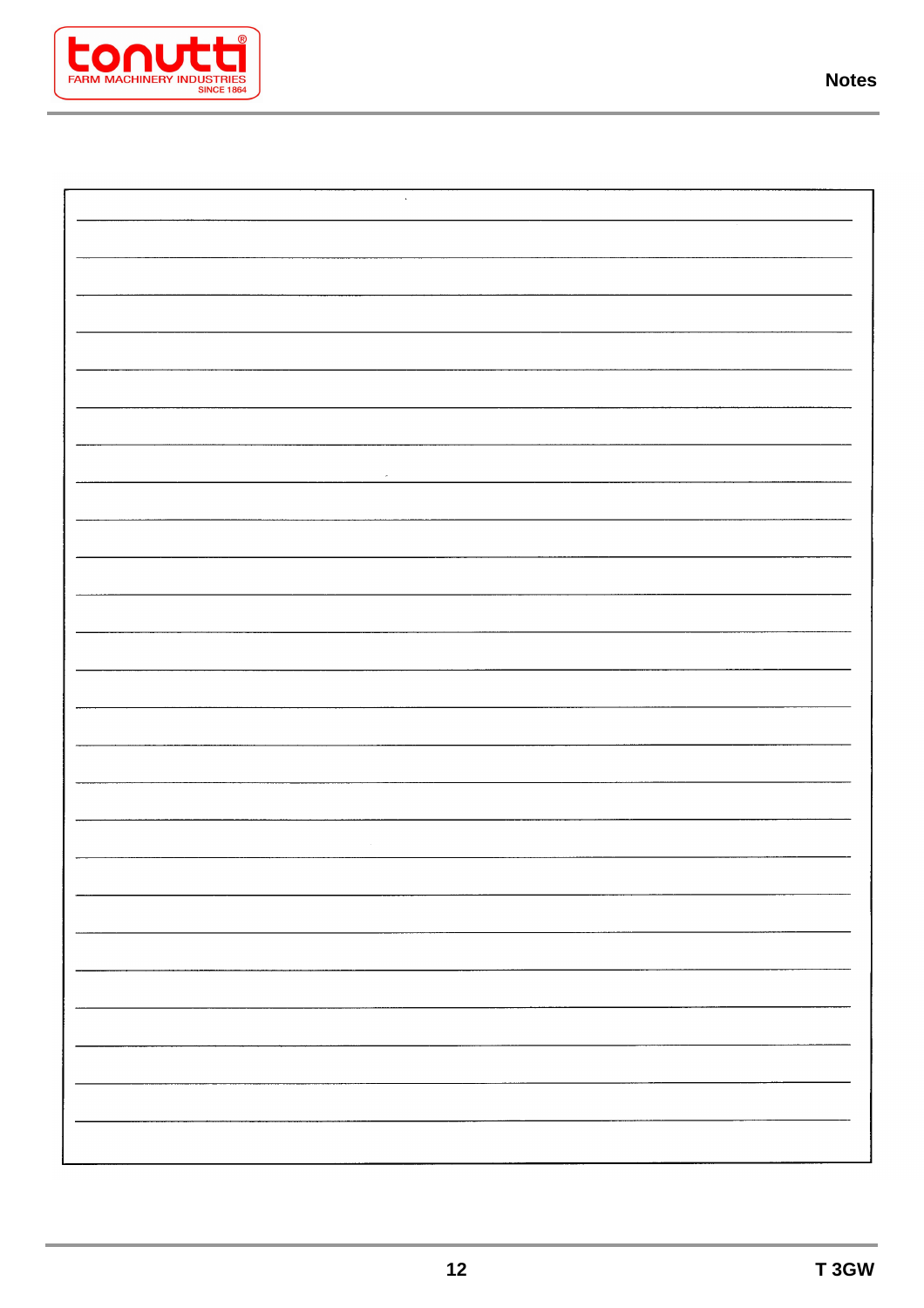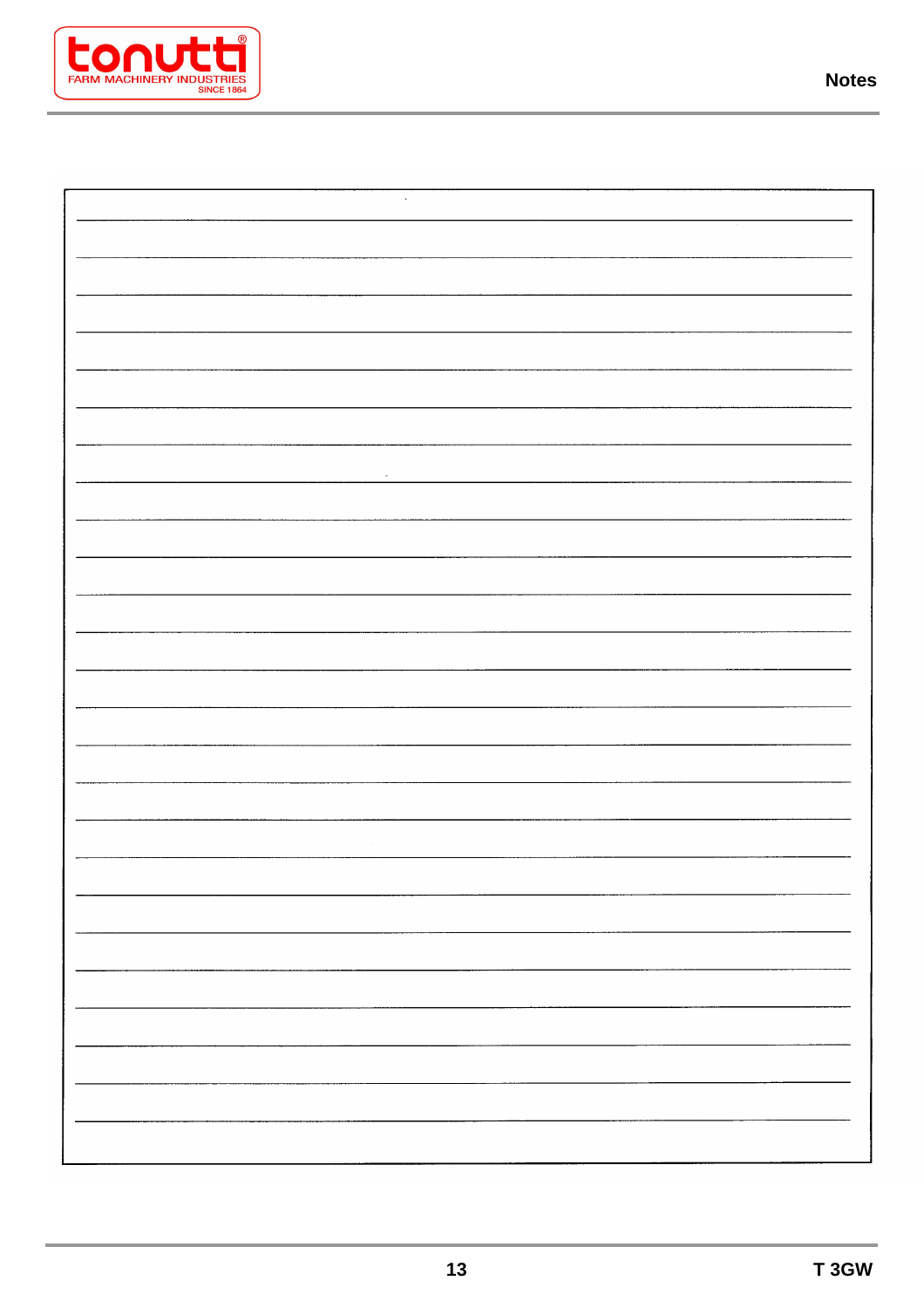

#### **GB IT**

**When ordering spare parts or asking for technical information on your machine, please be sure to always mention the implement's serial numbers. This is very important when ordering spare parts. Always use only original Tonutti spare parts so as not to incur in any problems regarding the warranty policy for this implement.**

#### **IT**

**IT Quando ordinate le parti di ricambio o domandate informazioni tecniche riguardo la** DE **macchina, assicuratevi, per cortesia, di menzionare sempre i numeri di serie.** ES **Utilizzate esclusivamente parti di ricambio originali Tonutti per non incorrere in Questo è molto importante quando ordinate le parti di ricambio. nessun genere di problemi riguardanti la garanzia del prodotto.**